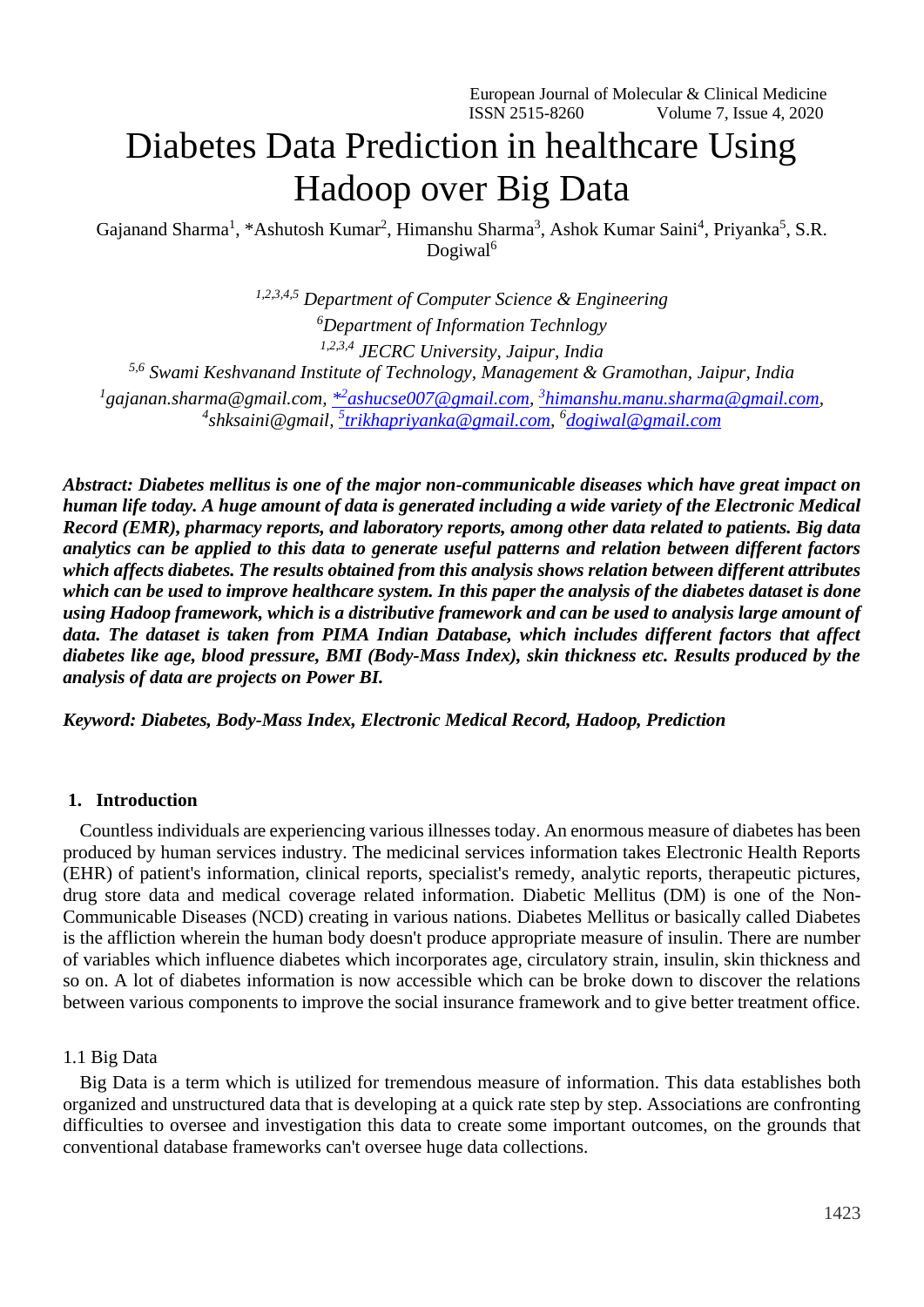# 1.2 Big Data Characteristics (5 V's of Big Data)

Characteristics of Big data defined by these  $5 V$ 's of Big Data –

- Volume Volume is the amount of data generated
- Velocity Velocity describes the speed at which the data is generated.
- Variety Variety defines the type of data as data can be categorized in structured, semi-structured or unstructured.
- Veracity Veracity is the trustworthiness of the data. It shows accuracy of the data.
- Value Value means how much meaningful or useful data we can extract.

# 1.3 Hadoop Distributed File System (HDFS)

Hapdoop Distributed File System is the most significant piece of Hadoop's Ecosystem. HDFS is the essential stockpiling arrangement of Hadoop. Hadoop circulated record framework (HDFS) is a java based document framework that gives adaptable, adaptation to non-critical failure, dependable and cost effective information stockpiling for Big data. (HDFS) is a dispersed record framework that utilizations and runs on ware equipment.

# 1.4 HDFS Nodes

HDFS consists of two nodes –

- Name Node: It is called as Master Node. Real document information isn't put away by Name Node. It is capable of putting away the metadata for example number of squares made, area of the square, subtleties of the Data node on which the information is put away and other data of records.
- Data Node It is otherwise called Slave Node. HDFS Data node stores the real document information as squares in HDFS. Data node performs information peruse and compose tasks. Data nodes additionally perform diverse square creation, cancellation and replication undertakings on the guidance of name node.



# 1.5 HDFS Architecture

Figure 1. HDFS Architecture

# 1.6 MapReduce

Hadoop MapReduce is the handling segment of Hadoop biological system, which gives parallel preparing of information. Every one of the information which is put away in the Hadoop Distributed File framework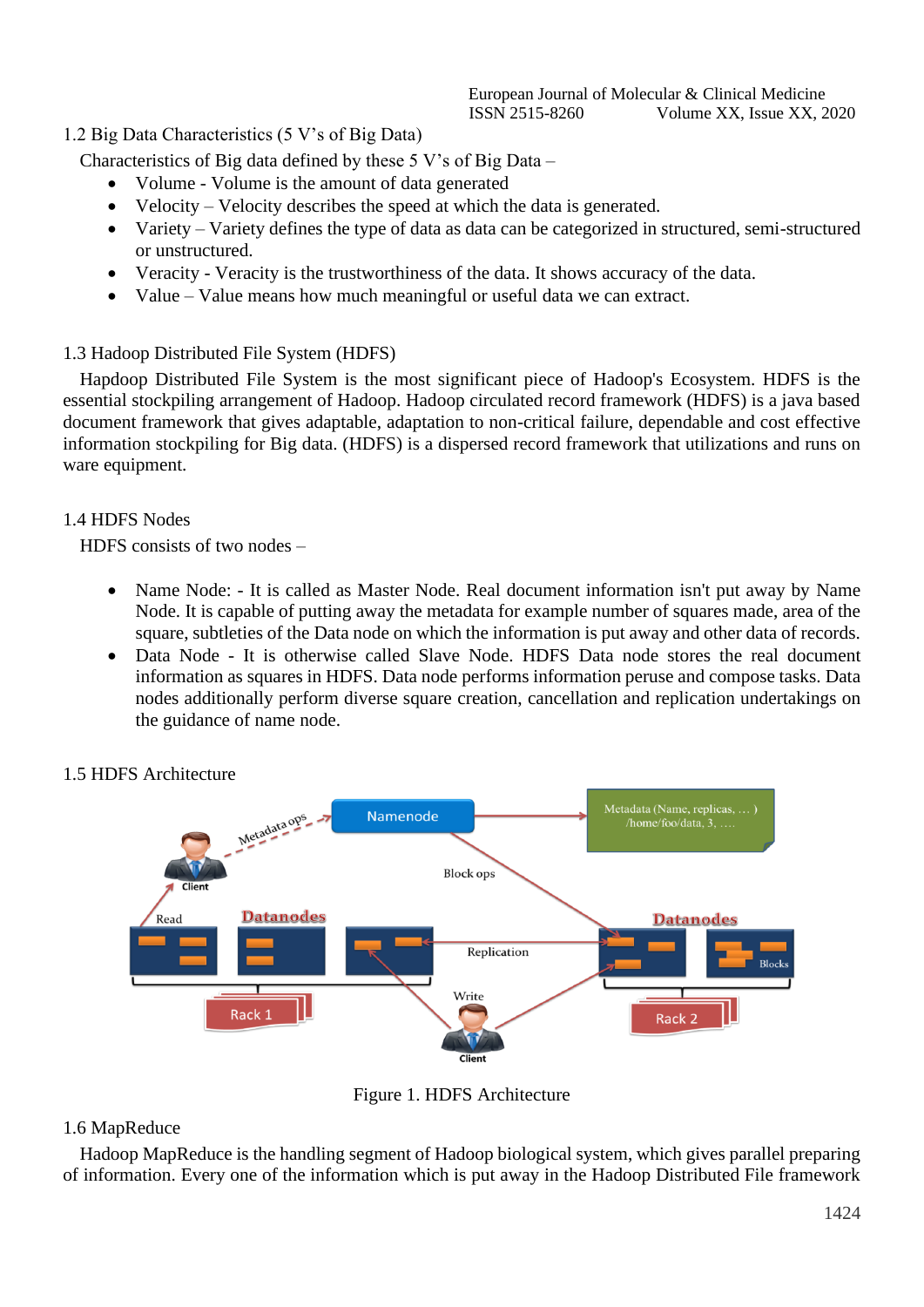#### European Journal of Molecular & Clinical Medicine ISSN 2515-8260 Volume XX, Issue XX, 2020

is prepared by MapReduce programs. Because of this parallel preparing of information huge datasets can be handled at a quicker rate.

### 1.7 MapReduce

MapReduce component of Hadoop which works in two phases, which are -

- Map phase
- Reduce phase

Each stage takes contribution to the type of key-esteem sets and furthermore creates yield as key-esteem structure. There are two capacities by which the handling is practiced – map work and decrease work. Guide work accepts a lot of information as info and produces a lot of key-esteem sets. Yield created by Map work is called as middle of the road yield. Yield from the Map work is provided as a contribution to the Reduce work and the conclusive outcome is produced by the Reduce work.



Figure 2. Working of MapReduce

## 1.8 Yet Another Resource Negotiator (YARN)

Apache Yarn :– "One more Resource Negotiator" , is the significant asset the executives layer of Apache Hadoop . The Yarn was presented in Hadoop 2.x. Various information handling motors like chart preparing, intuitive preparing, stream preparing just as clump handling are upheld by YARN which can run and process information put away in HDFS (Hadoop Distributed File System).Job Scheduling is additionally done by YARN.

#### 1.9Apache Hive

Apache Hive is an open source information distribution center, which based over Hadoop. It is utilized for questioning and examining enormous measure of information (organized or semi-organized) put away HDFS. Composing MapReduce occupations for an assignment is a mind-boggling task however with hive information can be investigated utilizing SQL inquiries. Hive utilizes a SQL comparative language which is known as Hive Query Language (HQL). SQL like inquiries composed by the software engineer are naturally converted into the MapReduce employments.

#### 1.10 Apache Pig

Pig is a deliberation over MapReduce calculation. With regards to huge informational collections just as to speak to them as information streams, we for the most part use Apache Pig, we use it with Hadoop. Pig offers a significant level language to compose programs which is called as Pig Latin.It is a procedural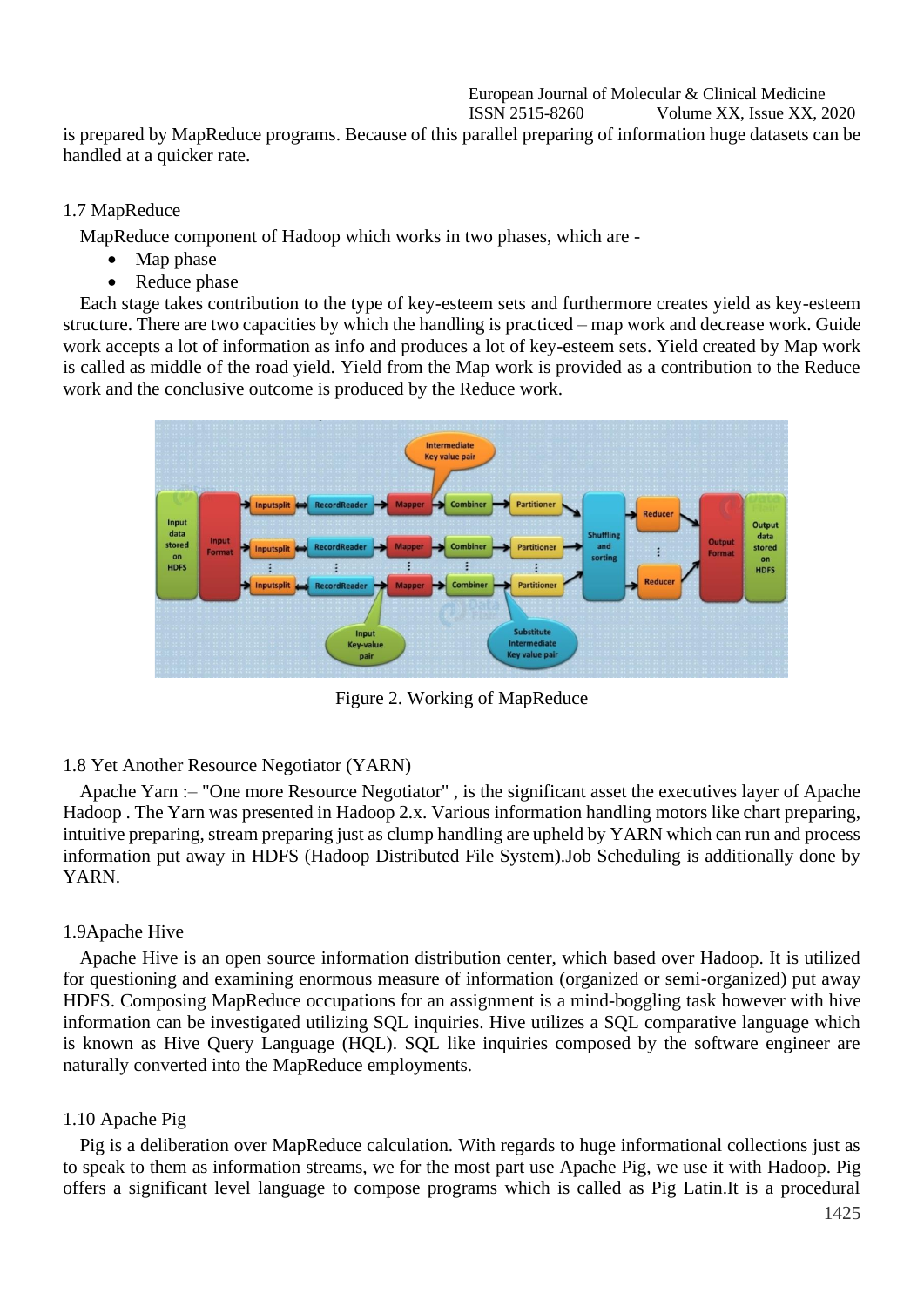European Journal of Molecular & Clinical Medicine ISSN 2515-8260 Volume XX, Issue XX, 2020

programming language and fits normally in the pipeline worldview. At the point when questions are perplexing with a large portion of joins and channels then it is firmly prescribed to utilize it.

1.11 Power BI

Power BI is a Data Visualization and Business Intelligence apparatus gave by microsoft that permits the investigation and perception of information by giving diverse visuals. Dataset from various information sources can be imported to Power BI, which can be changed over to intuitive dashboards and BI reports.

#### **2. LITERATURE REVIEW**

This section comprises of summary and comparative study of the research papers that are related to our problem statement.

In this paper [1] author describe the Diabetes Data Prediction Using Spark and Analysis in Hue Over Big Data." This paper utilizes Big information Analytics for investigation of Diabetes information. The creator has gathered dataset from the Pima Indian database. The strategy utilized for this object is Hadoop MapReducee and Hue. Flash was utilized for quick preparing. At that point the code is written in Java in Hadoop in which the prescient examination calculation is utilized to break down the clinical dataset. The inquiries were written in Hive and indexes were made in Hue.

In this paper [2] author describe the Predictive Methodology for Diabetic Data Analysis in Big Data." The principle motivation behind this examination was to build up a framework which will utilize the prescient investigation calculation in Hadoop/Map Reduce condition to anticipate the diabetes types common, confusions related with it and the kind of treatment to be given. By changing different wellbeing records of diabetic patients to a helpful broke down outcome, these outcomes will make the patient ready to know the entanglements of the sickness and they can make expected move to decrease its complications.

In this paper [3] the creator has discussed the difficulties that are related with diabetes data. This look into paper depicts all factors that can influence Type 2 diabetes in various age gatherings and sexual orientation This paper likewise shows that how Big information examination is superior to anything customary techniques for the administration of diabetes information to deliver legitimate outcomes.

In this paper [4] author describe the Modernizing medicinal services industry's move towards handling huge wellbeing records, and to get to those for examination and put energetically will extraordinarily expands the complexities. Due to developing unstructured nature of Big Data from social insurance ventures, it is important to utilize different enormous information instruments to process the information and get the necessary outcomes. Social insurance industry is confronting a great deal of difficulties which makes it essential to utilize the information investigation in this field. By utilizing prescient investigation calculations in hadoop/Map Reduce to foresee the diabetes type and intricacies related with it and by breaking down it we can pick most appropriate treatment for it in the terms of moderateness and accessibility as well.

In this paper [5] author describe the A Genetic Algorithm based model is produced for patients particulary for diabetic patients to estimate the danger of coronary episode and stroke. To screen the individuals who are experiencing these sicknesses, this model will give a probability chance behind the coronary failure and other neuro productive illnesses. This model can likewise support the doctor with the goal that they can do the treatment of patient's appropriately. At long last, the specialists can ready to discover the affectability and particularity the extent of individuals who don't have the confusion to test negative on the screening trial of the screening procedure.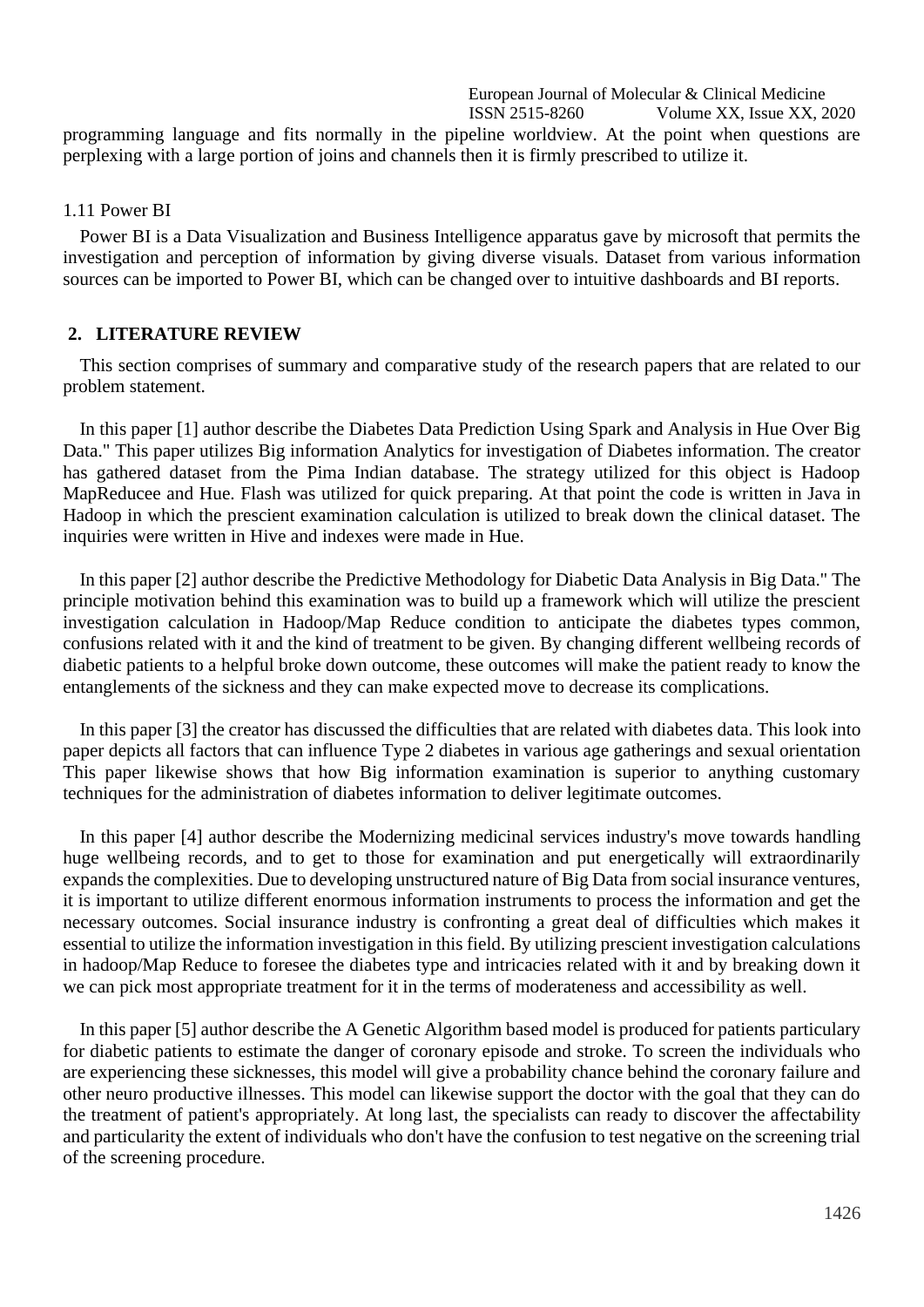European Journal of Molecular & Clinical Medicine ISSN 2515-8260 Volume XX, Issue XX, 2020 Principle convergence of this paper [6] on assessment that focuses on this piece of Medical end learning plan through the assembled information of diabetes and to make keen restorative decision sincerely steady system to support the doctors. In this framework, creator has talked about various calculations like Bayesian and KNN (K-Nearest Neighbor) which can be applied to diabetes database and break down them by taking different qualities of diabetes for forecast of diabetes illness.

# **3. Designs and Implementation**

## 3.1 Architectural Design of the work



Figure 3 Architecture Design

# Details of Inputs/ Data Used

The dataset is collected from PIMA Indian database. Various factors which are present in the dataset are as follows: -

Pregnancies: Number of times pregnant Glucose: Plasma glucose concentration over 2 hours in an oral glucose tolerance test Blood Pressure: Diastolic blood pressure (mm Hg) Skin Thickness: Triceps skin fold thickness (mm) Insulin: 2-Hour serum insulin (mu U/ml) BMI: Body mass index (weight in kg/(height in m)2)

Diabetes Pedigree Function: Diabetes pedigree function (a function which scores likelihood of diabetes based on family history)

Age: Age (years)

| Pregnanci<br>es | Glucose | <b>Blood</b><br>Pressure<br>SkinThick<br>ness | <b>SkinThickness</b> | Insulin | BMI  | Diabetes Age | Pedigr | Outcome |
|-----------------|---------|-----------------------------------------------|----------------------|---------|------|--------------|--------|---------|
| <sub>(</sub>    | 148     | 72                                            | 35                   |         | 33.6 | 0.627        | 50     |         |
|                 | 85      | 66                                            | 29                   |         | 26.6 | 0.351        | 31     |         |
|                 | 183     | 64                                            |                      |         | 23.3 | 0.672        | 32     |         |

Table 1: Snapshot of Dataset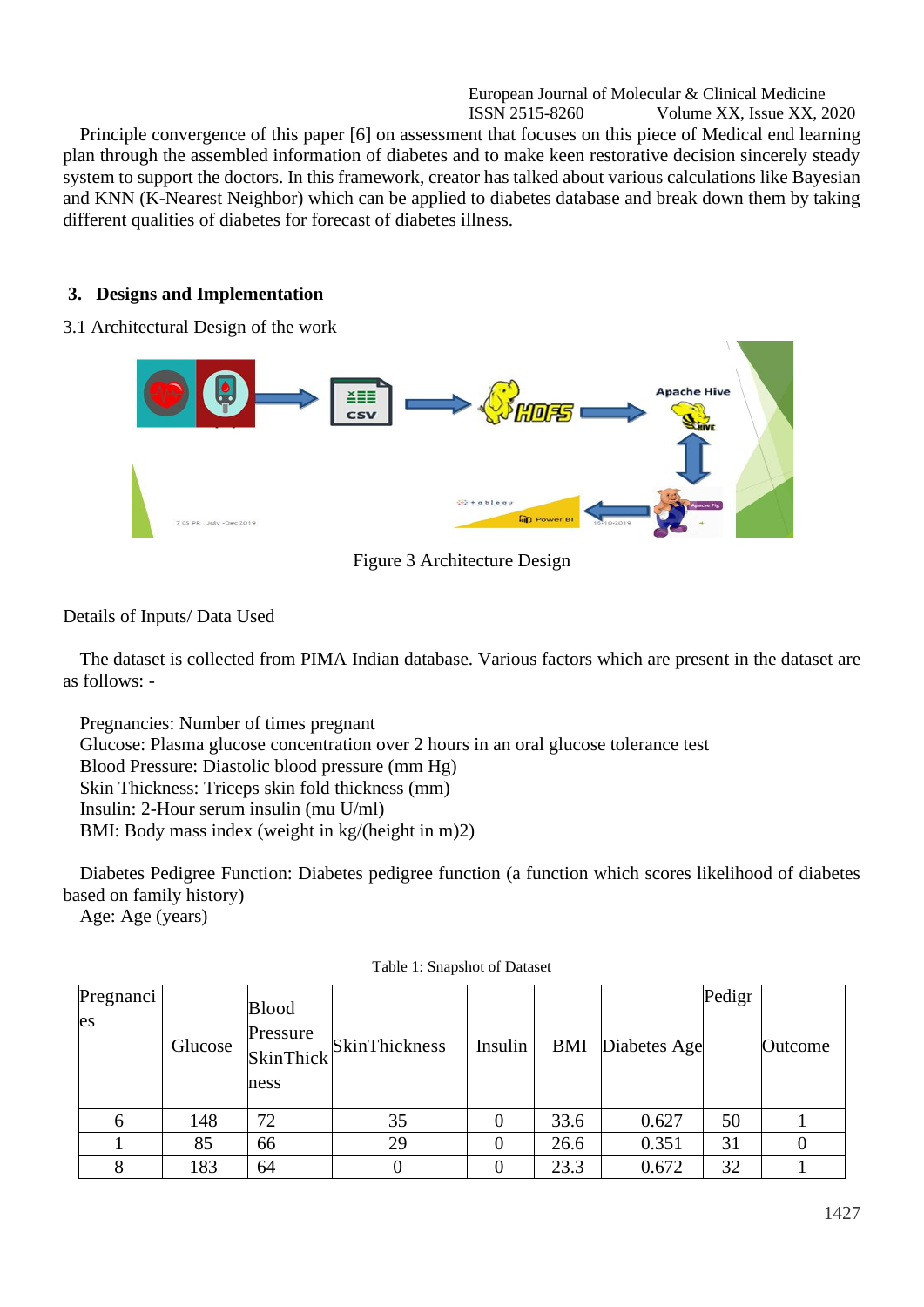|                |     |          |                  | ISSN 2515-8260   |                |       |    | Volume XX, Issue XX, 2020 |
|----------------|-----|----------|------------------|------------------|----------------|-------|----|---------------------------|
| 1              | 89  | 66       | 23               | 94               | 28.1           | 0.167 | 21 | $\theta$                  |
| $\theta$       | 137 | 40       | 35               | 168              | 43.1           | 2.288 | 33 | $\mathbf{1}$              |
| 5              | 116 | 74       | $\overline{0}$   | $\theta$         | 25.6           | 0.201 | 30 | $\boldsymbol{0}$          |
| 3              | 78  | 50       | 32               | 88               | 31             | 0.248 | 26 | $\mathbf{1}$              |
| 8              | 125 | 96       | $\overline{0}$   | $\theta$         | $\overline{0}$ | 0.232 | 54 | $\mathbf{1}$              |
| $\overline{4}$ | 110 | 92       | $\overline{0}$   | $\theta$         | 37.6           | 0.191 | 30 | $\boldsymbol{0}$          |
| 10             | 168 | 74       | $\boldsymbol{0}$ | $\theta$         | 38             | 0.537 | 34 | $\mathbf{1}$              |
| 10             | 139 | 80       | $\overline{0}$   | $\overline{0}$   | 27.1           | 1.441 | 57 | $\boldsymbol{0}$          |
|                | 189 | 60       | 23               | 846              | 30.1           | 0.398 | 59 | $\mathbf{1}$              |
| 5              | 166 | 72       | 19               | 175              | 25.8           | 0.587 | 51 | $\mathbf{1}$              |
| 7              | 100 | $\theta$ | $\Omega$         | $\theta$         | 30             | 0.484 | 32 | $\mathbf{1}$              |
| $\theta$       | 118 | 84       | 47               | 230              | 45.8           | 0.551 | 31 | $\mathbf{1}$              |
| 7              | 107 | 74       | $\overline{0}$   | $\theta$         | 29.6           | 0.254 | 31 | $\mathbf{1}$              |
|                | 103 | 30       | 38               | 83               | 43.3           | 0.183 | 33 | $\boldsymbol{0}$          |
|                | 115 | 70       | 30               | 96               | 34.6           | 0.529 | 32 | $\mathbf{1}$              |
| 3              | 126 | 88       | 41               | 235              | 39.3           | 0.704 | 27 | $\overline{0}$            |
| 8              | 99  | 84       | $\mathbf{0}$     | $\theta$         | 35.4           | 0.388 | 50 | $\boldsymbol{0}$          |
| 7              | 196 | 90       | $\overline{0}$   | $\boldsymbol{0}$ | 39.8           | 0.451 | 41 | $\mathbf{1}$              |
| 9              | 119 | 80       | 35               | $\boldsymbol{0}$ | 29             | 0.263 | 29 | $\mathbf{1}$              |

European Journal of Molecular & Clinical Medicine

Details of Hardware / Software / Platform to be used by you and used by various researchers:

- Hadoop- Hadoop is an open source framework which is built in JAVA.
- Hue It is an open source SQL cloud editor.
- Hive It is a data warehouse built on the top of Hadoop framework.
- Spark– A Data processing tool which provides real time processing.
- Power BI A data visualization tool provided by Microsoft.

Performance Evaluation

- Quality of data This analysis totally depends on the variety, veracity of data [7]. Its quality depends on the size of data and number of parameters used for analysis of data.
- Type of data If data is in digital form it would be more difficult of analyze the data as compared to text form of data.
- Distributive nature The platform used is distributive in nature which makes it fast, and reliable.
- Nature of analysis This analysis is done on every minute detail of the data which makes it more reliable.

# **4 Experimental Results & Analysis mental Results**

a) Design specifications and objectives

This analysis is done on Pima Indian Diabetes Dataset to analyse various factors that causes diabetes and their dependencies with diabetes.

Various Steps were used to process [7] the data and obtain the required result.

➢ Pre-Processing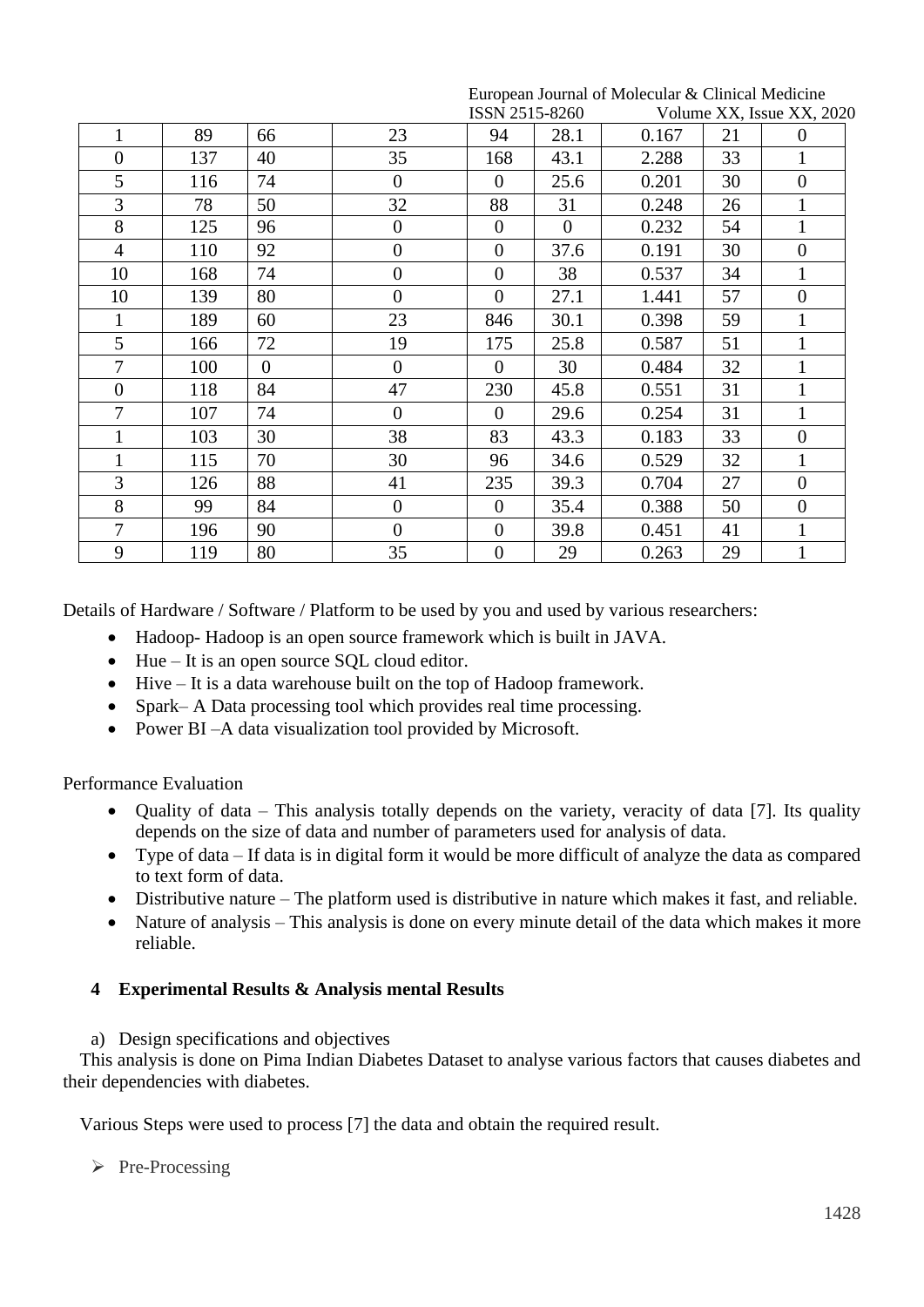- ➢ Loading data to Hadoop
- $\triangleright$  Analysing the data using Pig & Hive
- $\triangleright$  Projecting the result on BI

## 4.1 Pre-Processing

At first glance, the dataset appears to be clean. On deeper analysis, the dataset revealed abnormal values for biological attributes. Attributes such as Skin Thickness and Glucose had 227, 374 and zero values. The fact that these measures cannot hold zero value indicating that the missing values in the dataset were represented as zero value in the dataset. The missing attributes in the dataset has a place with about 30% of the perceptions in the dataset. As removing these values would result in much information loss[8], andmean value replacement was used to fill the missing values in the data set. Only wrong values in the dataset (zero values) were imputed. Large outliers in the variables were not taken into account.

| <b>Pregnancies</b> | <b>Total</b>   | Yes            | N <sub>0</sub>  | <b>Probability</b> |
|--------------------|----------------|----------------|-----------------|--------------------|
| 0                  | 111            | 38             | 73              | 34.23423           |
|                    | 135            | 29             | 106             | 21.48148           |
|                    | 103            | 19             | 84              | 18.4466            |
| 3                  | 75             | 27             | 48              | 36                 |
| $\overline{4}$     | 68             | 23             | 45              | 33.82353           |
| 5                  | 57             | 21             | 36              | 36.84211           |
| 6                  | 50             | 16             | $\overline{34}$ | 32                 |
|                    | 45             | 25             | $\overline{20}$ | 55.55556           |
| 8                  | 38             | 22             | 16              | 57.89474           |
| 9                  | 28             | 18             | 10              | 64.28571           |
| 10                 | 24             | 10             | 14              | 41.66667           |
| 11                 | 11             |                | $\overline{4}$  | 63.63636           |
| 12                 | 9              | 4              | $\overline{5}$  | 44.44444           |
| 13                 | 10             | 5              | 5               | 50                 |
| 14                 | $\overline{2}$ | $\overline{2}$ | 0               | 100                |
| 15                 |                |                | 0               | 100                |
| $\tau$             |                |                |                 | 100                |

|  |  |  |  | Table: 2 Pre-processing the data |  |  |
|--|--|--|--|----------------------------------|--|--|
|--|--|--|--|----------------------------------|--|--|



Figure.4 BI Report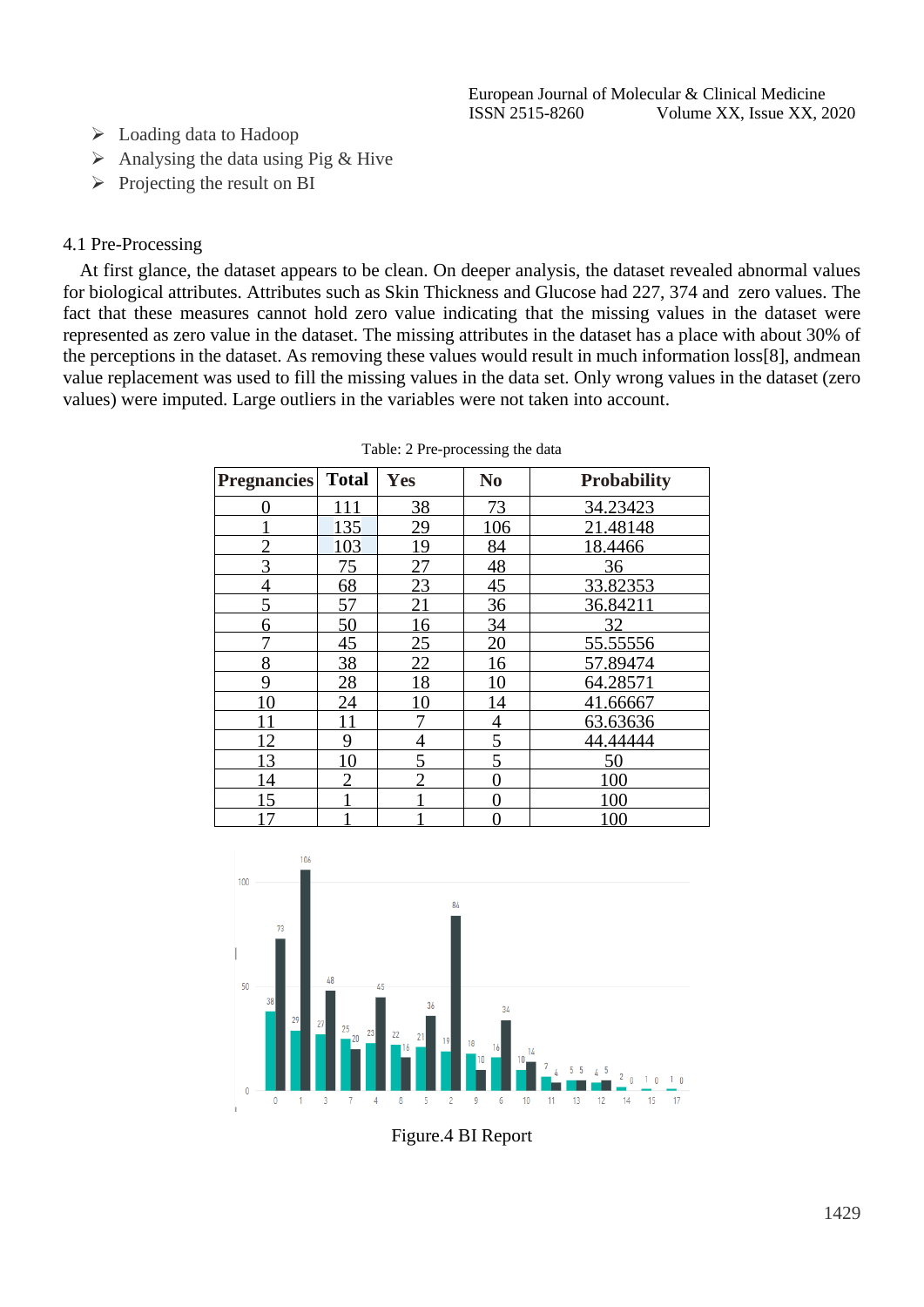

Figure. 5 Graphical Visualization

## 4.2 Dependency of Diabetes on BMI

The below plot shows that all the women who had been diagnosed [9,10] with Diabetes had a BMI greater than 25, which is above normal levels. On the other hand, women who did not had Diabetes had a BMI ranging from 18 to 60.

> $BMIF or mula = (weight(lbs) * 703)/height (in<sup>2</sup>)$  $MetricBMIf or mula = Weight(kg) * Height(in^2)$

# Query for compute the output [11]

- 1. Select count(id) from dibetes where BMI>18 and BMI<25;
- 2. Select count(id) from dibetes where BMI>18 and BMI<25 and outcome=1;





## **5 Conclusion**

Enormous information examination in Hadoop is intended for current wellbeing to arrive at great wellbeing results simultaneously as human services accessibility and moderateness. This examination study had led a considerable examination on the treatment of diabetes in the social insurance industry, prompting an immense procedure of data. The system of the introduction screening routine for the treatment of diabetes can give dynamic data and examination that meets the best outcomes in pharmacological administrations. By utilizing Hadoop, we have made this examination increasingly powerful and can be utilized in further investigations on diabetes. This investigation report proposes new viewpoints utilizing Hadoop and Big Data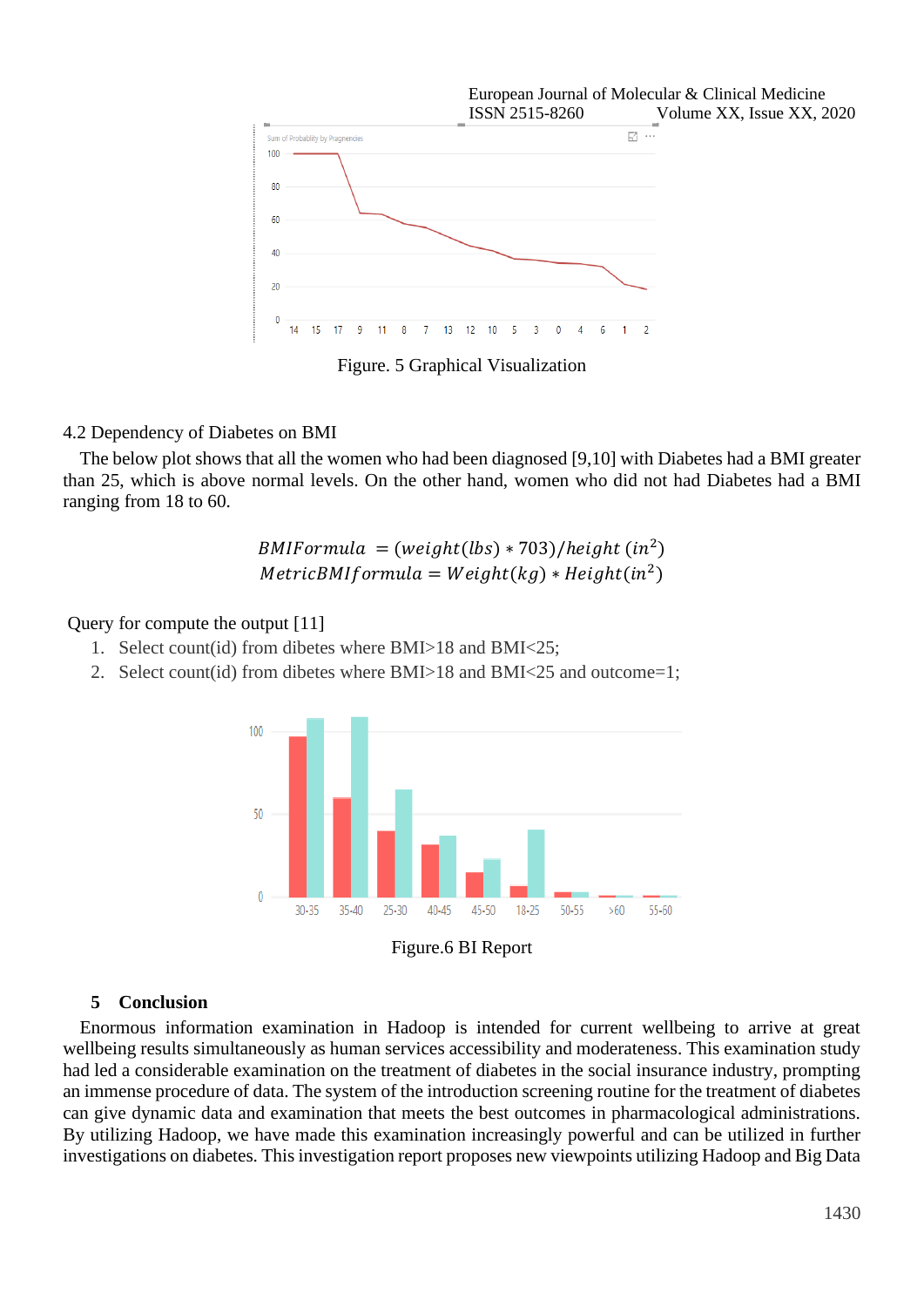# European Journal of Molecular & Clinical Medicine

ISSN 2515-8260 Volume XX, Issue XX, 2020

on how Hadoop and Big Data van are utilized to effectively break down information and make a report that is utilized for further examination should be possible.

A few outcomes that can be drawn from this report:

- ➢ Number Women who consider in more prominent numbers are bound to get diabetes.
- ➢ Persons having BMI more 40 have more than 50 percentage of chance for getting diabetic.
- ➢ Persons having Diastolic Blood Pressure more than 80 have more than 40 percentage of chance of getting diabetic.

## Future Scope

Utilizing this model can be created for patients with diabetes to reach and anticipate inclined danger of respiratory failure and stroke. To screen the individuals who are experiencing the malady, the proposed application model can be developed that breaks down different wellbeing factors and will give the probability of expanded danger of cardiovascular failure or other neurode ficiency illnesses.

That model can be utilized to give a final result model to early discovery and hazard identification of cardio and cardio - vascular maladies. A model can be created utilizing the machine that will utilize the subtleties gave by its client and foresee the client how likely the patient is to have a stroke or some other neurological issue.

## **Referencing and Appendices**

- 1. Guttikonda, Geetha, Madhavi Katamaneni, and MadhaviLatha Pandala. "Diabetes Data Prediction Using Spark and Analysis in Hue Over Big Data." 2019 3rd International Conference on Computing Methodologies and Communication (ICCMC). IEEE, 2019.
- 2. Eswari, T., P. Sampath, and S. Lavanya. "Predictive methodology for diabetic data analysis in big data." Procedia Computer Science 50 (2015): 203-208.
- 3. Wang, Lidong, and Cheryl Ann Alexander. "Big data analytics as applied to diabetes management." European Journal of Clinical and Biomedical Sciences 2.5 (2016): 29-38.
- 4. Eswari, T., P. Sampath, and S. Lavanya. "Predictive methodology for diabetic data analysis in big data." Procedia Computer Science 50 (2015): 203-208.
- 5. Sabibullah, M., V. Shanmugasundaram, and R. Priya. "Diabetes patient's risk through soft computing model." International Journal of Emerging Trends & Technology in Computer Science (IJETTCS) 2.6 (2013): 60-65.
- 6. Shetty, Deeraj, et al. "Diabetes disease prediction using data mining." 2017 International Conference on Innovations in Information, Embedded and Communication Systems (ICIIECS). IEEE, 2017.
- 7. Kumar, A., & Sinha, M. (2019). Design and analysis of an improved AODV protocol for black hole and flooding attack in vehicular ad-hoc network (VANET). Journal Of Discrete Mathematical Sciences And Cryptography, 22(4), 453-463.
- 8. Kumar, A., Dadheech, P., Singh, V., Poonia, R., & Raja, L. (2019). An improved quantum key distribution protocol for verification. Journal Of Discrete Mathematical Sciences And Cryptography, 22(4), 491-498.
- 9. Dadheech, P., Goyal, D., Srivastava, S., & Kumar, A. (2018). A scalable data processing using Hadoop & MapReduce for big data. J. Adv. Res. Dyn. Control. Syst, 10, 2099-2109.
- 10. Kumar, A., Goyal, D., & Dadheech, P. (2018). A novel framework for performance optimization of routing protocol in VANET network. J. Adv. Res. Dyn. Control. Syst, 10, 2110-2121.